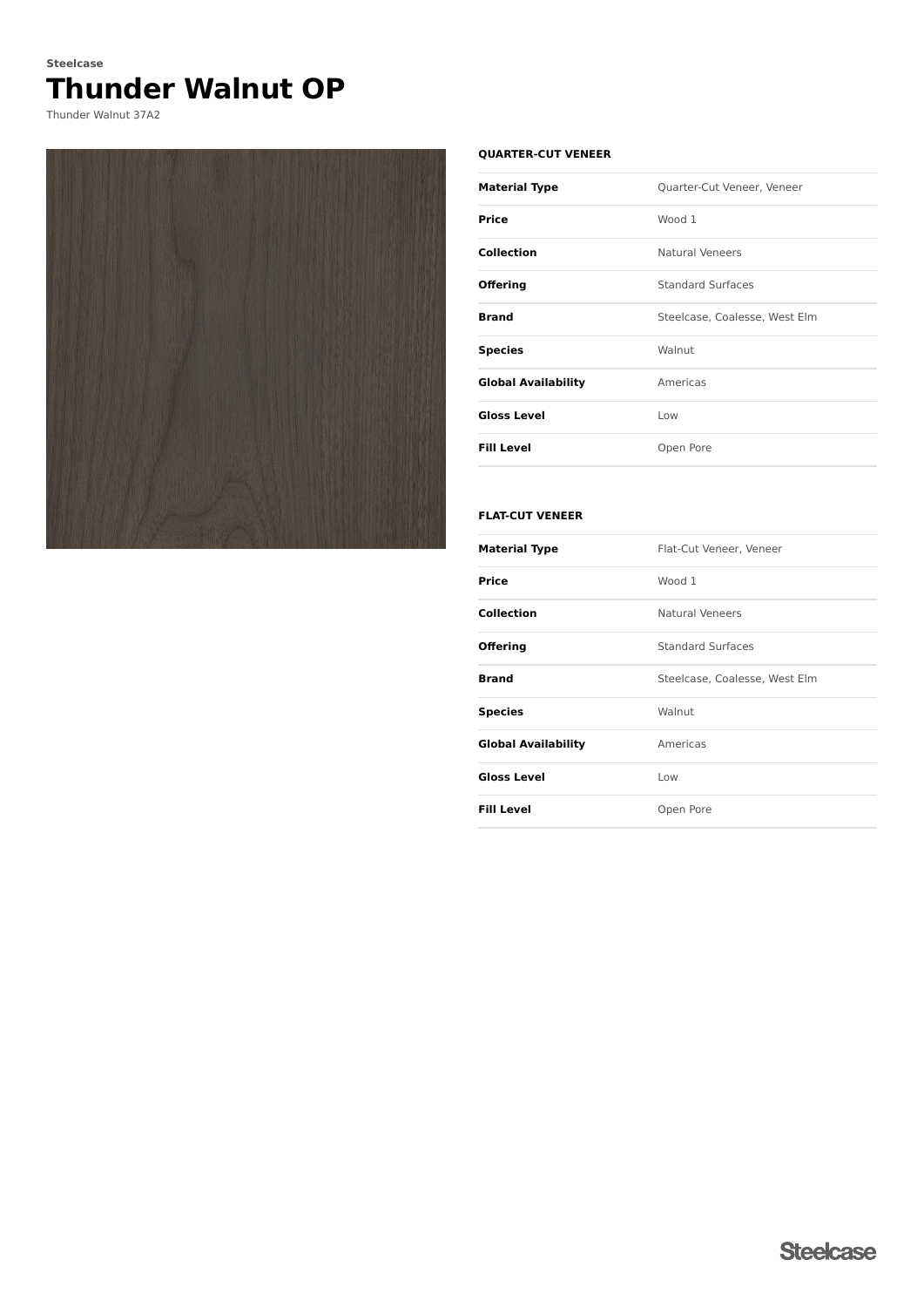### **Thunder Walnut OP Steelcase**

### **FULL AVAILABILITY: QUARTER-CUT VENEER**

| 376 Sawyer                     | High-Density Storage           | Victor2 |
|--------------------------------|--------------------------------|---------|
| Akira                          | <b>Host Credenzas</b>          | Walden  |
| Answer                         | <b>Host Tables</b>             |         |
| Avenir                         | Impact                         |         |
| <b>B-Free Tables</b>           | Mackinac                       |         |
| Bassline                       | media:scape                    |         |
| Bivi                           | media:scape kiosk              |         |
| <b>Bix Tables</b>              | Migration Height-Adjustable De |         |
| Brody Desk                     | Mingle                         |         |
| c:scape                        | Montage                        |         |
| Campfire Big Tables            | Montara650 Tables              |         |
| CG_1 Tables                    | Ology                          |         |
| Collaboration                  | Potrero415 Light Tables        |         |
| Convene                        | Potrero415 Tables              |         |
| Denizen Casegoods              | Privacy Wall                   |         |
| Denizen Tables                 | <b>Reunion Tables</b>          |         |
| E-Tables 2                     | Sebastopol Tables              |         |
| Elective Elements              | Series 3 Height-Adjustable Des |         |
| <b>Exponents Casegoods</b>     | Series 5 Height-Adjustable Des |         |
| Exponents Mobile Display Board | Storage Products               |         |
| Flex                           | SW_1 Tables                    |         |
| Flex Desk and Table            | Umami                          |         |
| FlexFrame                      | Universal Worksurface Products |         |
| FrameOne                       | V.I.A.                         |         |
| Greenpoint                     | Verlay                         |         |
|                                |                                |         |